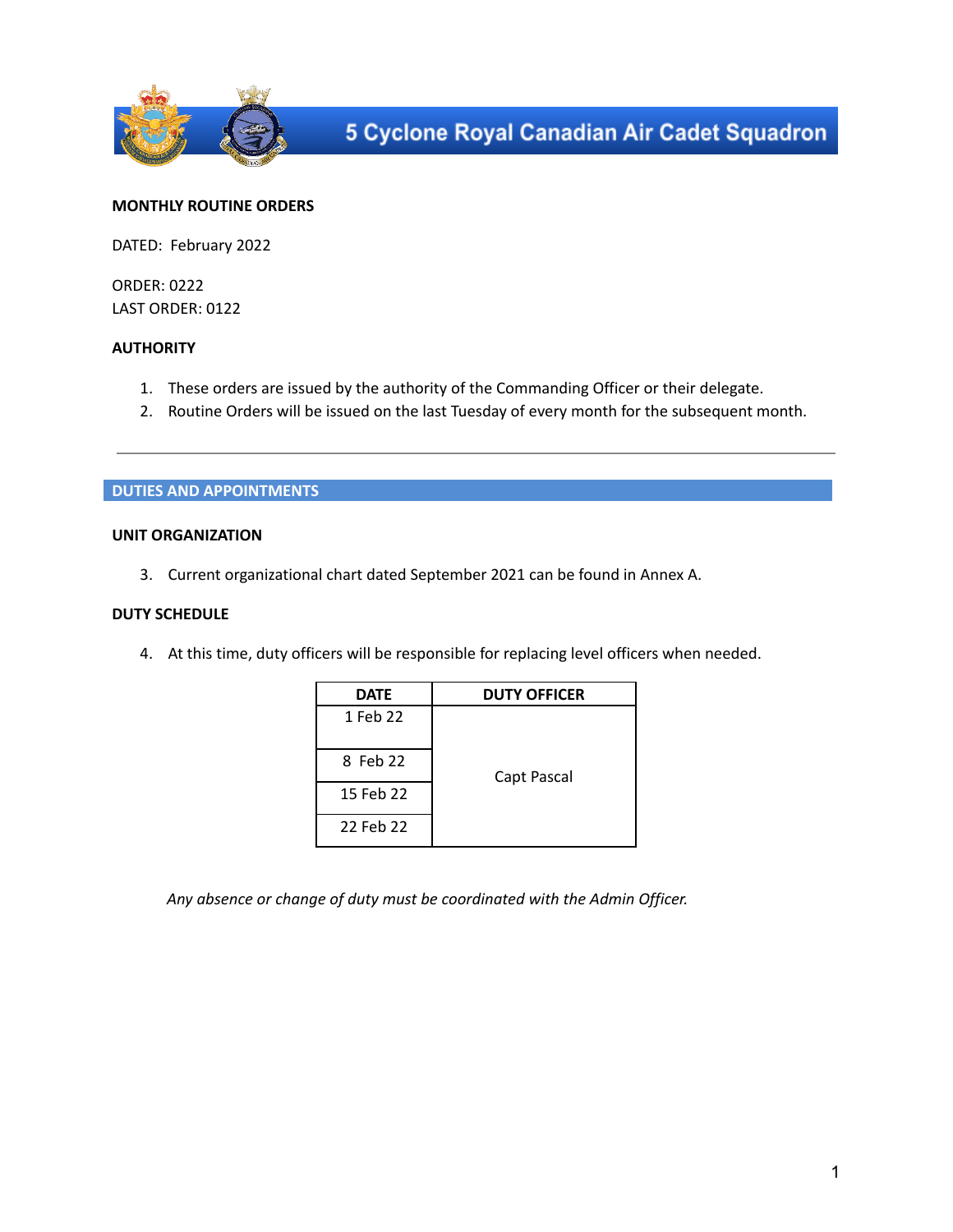# **TAKEN ON STRENGTH (TOS)**

5. The following cadets have been Taken on Strength (TOS):

| <b>Last Name</b> | <b>First</b><br><b>Initial</b> | <b>Rank</b> | Date      | <b>Transfer</b><br>from Unit |
|------------------|--------------------------------|-------------|-----------|------------------------------|
| Duhaime          |                                | Cdt         | 3 Jan 22  | Nil                          |
| Dorais           | W                              | Cdt         | 11 Jan 22 | Nil                          |

*Current strength of the squadron stands at 54 cadets*

# **STRUCK OFF STRENGTH (SOS)**

6. The following cadets have been Struck Off Strength (SOS):

| Last Name     | <b>First Initial</b> |  |
|---------------|----------------------|--|
| Cloutier-Dion | NЛ                   |  |

# **PROMOTIONS**

- 7. There were no cadet promotions in January.
- 8. The following officer was promoted in January.

| <b>Last Name</b> | <b>First Initial</b> | Rank            |
|------------------|----------------------|-----------------|
| Rozon            |                      | Lieutenant (Lt) |

### **APPOINTMENTS**

9. The following senior cadets have been appointed (secondary appointments in *Italics*).

| Rank            | <b>Last Name</b>   | <b>Position</b>          |
|-----------------|--------------------|--------------------------|
| WO <sub>2</sub> | Young              | Deputy Cadet Commander   |
| WO <sub>2</sub> | MacDonald          | Squadron Warrant Officer |
| WO <sub>2</sub> | Yakabuski          | Flight 1 Commander       |
| FSgt            | Montreuil          | Flight 1 2IC             |
| WO <sub>2</sub> | Lemay              | Flight 2 Commander       |
| FSgt            | Walsh              | Flight 2 2IC             |
| FSgt            | Pershick           | <b>Training NCM</b>      |
| FSgt            | Desrochers         | Level 1 NCM              |
| FSgt            | Prévost            | Level 2 NCM              |
| FSgt            | Choinière-Bélanger | Level 3 NCM              |
| FSgt            | Weiher             | Level 4 NCM              |
| WO <sub>2</sub> | Yakabuski          | Drill Team Commander     |
| WO1             | Nadeau             | Drill Team 2IC           |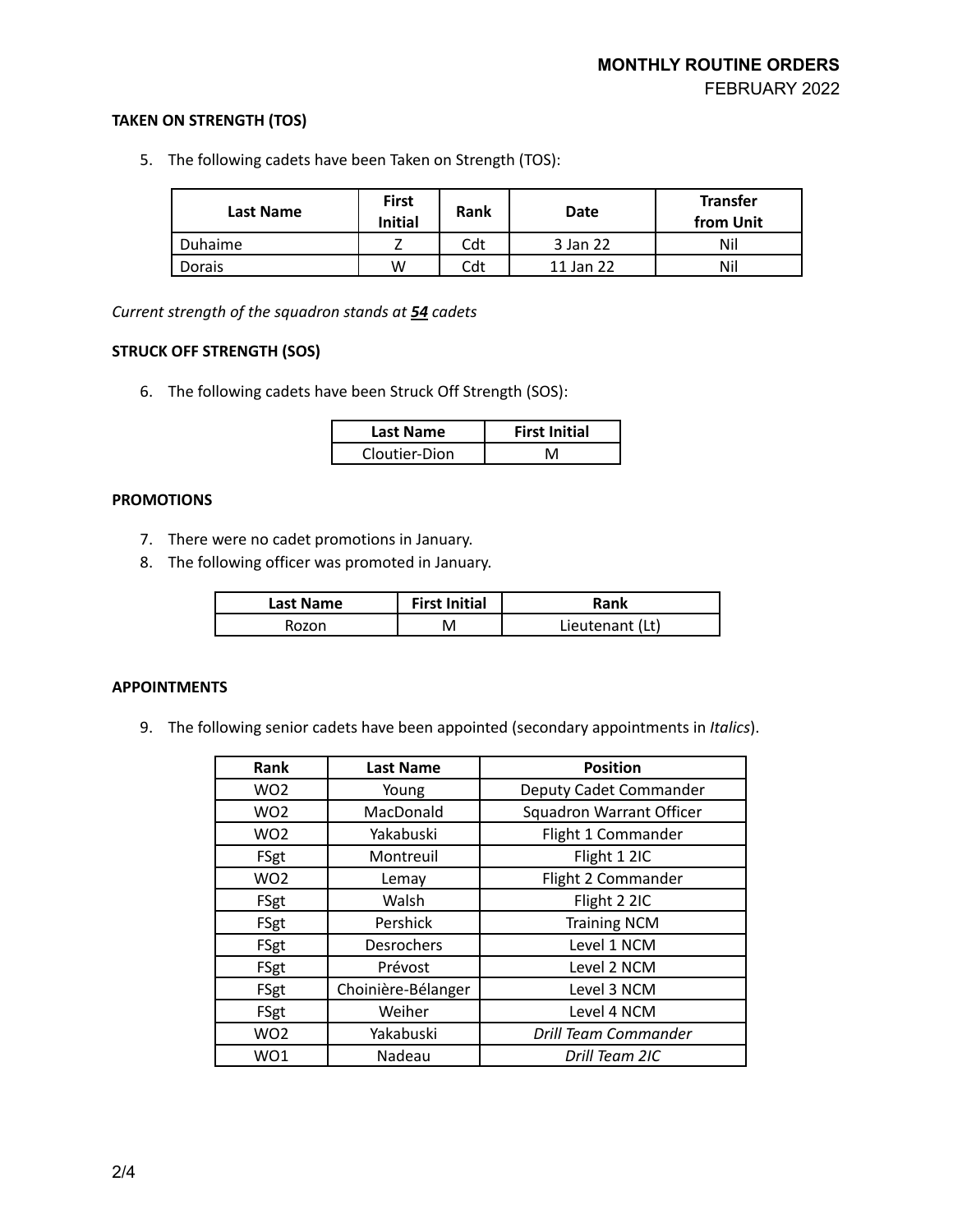### **UPCOMING EVENTS**

10. The calendar of events is located at: <https://www.5cycloneaircadets.ca/calendar.html>

### **TEAM ACTIVITIES**

- 11. The Squadron Teams will practice as follows:
	- a. **Effective Speaking:** Mondays, 1830-2000hrs **online;**
	- b. **Ground School:** Wednesday, 1830-2000hrs **online;**
	- c. **Teams stood down for until further notice:**
		- i. **Drill Team:** Thursdays, 1900-2100hrs at Marionville Community Centre**;**
		- ii. **Biathlon:** Saturdays, 1000-1200hrs
		- iii. **Marksmanship:** Saturdays, 1500-1800hrs at Paul-Émile Lévesque Centre ;
	- d. **Band (Pipes and Drums):** Write to [5aviation@cadets.gc.ca](mailto:5aviation@cadets.gc.ca) to register; and
	- e. **Scheduling Changes:** Consult the weekly announcements for any changes to the current schedule and vaccination requirements for each training location.

#### **FORECASTED ACTIVITIES**

12. The following activities are upcoming:

| Date           | <b>Activity</b>                        |
|----------------|----------------------------------------|
| Sat, 5 Feb 22  | Virtual Music Training Program - Day 2 |
| Sat, 12 Feb 22 | Operation Polar Bear III               |
| Sat, 12 Feb 22 | Virtual Music Training Program - Day 3 |
| Sat, 19 Feb 22 | Virtual Music Training Program - Day 4 |
| Sat, 26 Feb 22 |                                        |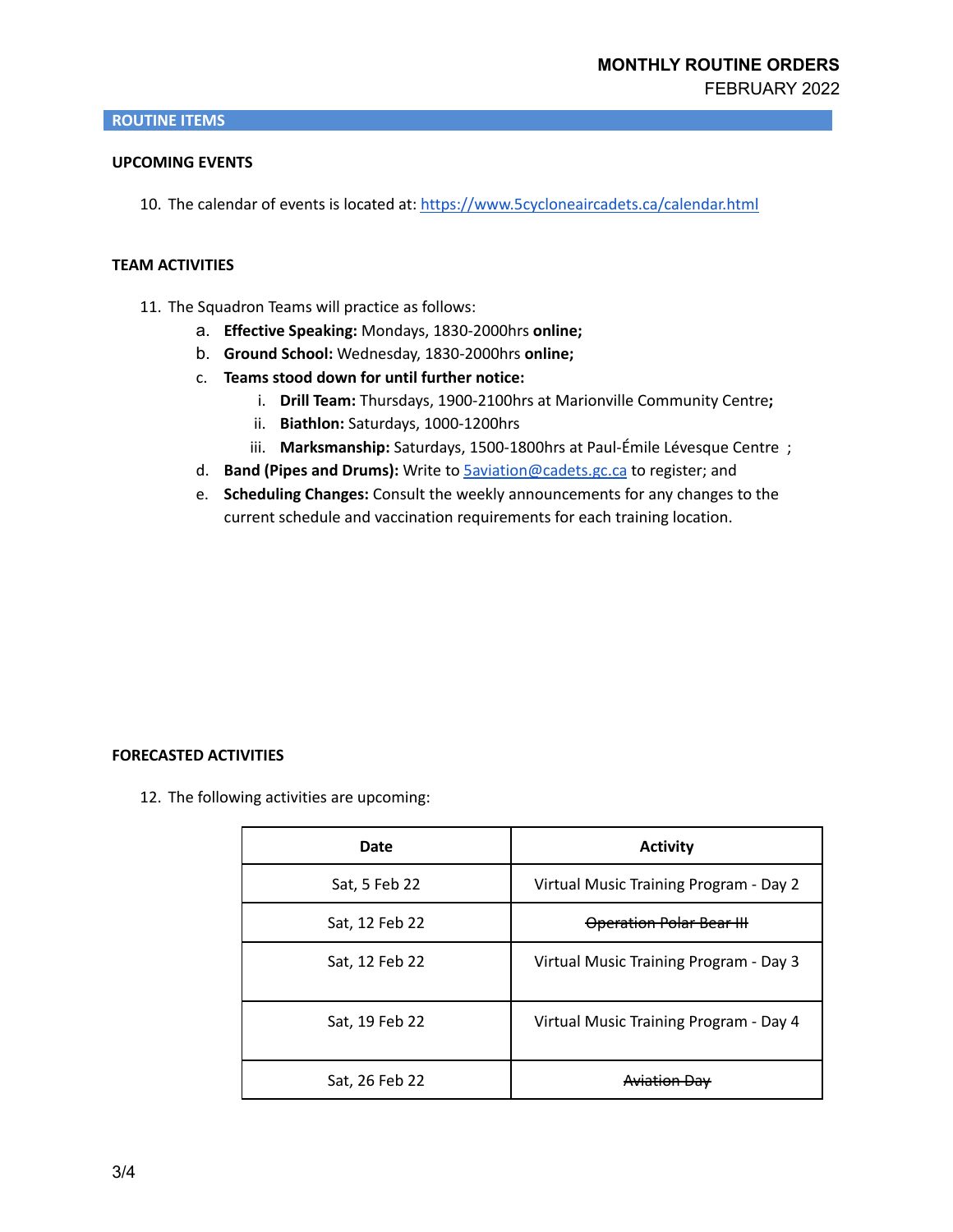### **TUESDAY TRAINING NIGHT SCHEDULE**

13. Refer to <https://www.5cycloneaircadets.ca/training-schedule.html>

### **SALUTING ZONES**

14. Inside the Marionville Community Centre (MCC), there are no saluting zones. Headdress will be removed inside the MCC.

### **DRESS**

- 15. As per A-CR-CCO-100/AG-001, Cadet and Junior Canadian Rangers Dress Instructions, order of dress for the cadets will be C5.
- 16. As per CAF Dress Instructions, dress of the day for CAF members will be CADPAT.
- 17. For information regarding orders of dress, visit: <https://www.5cycloneaircadets.ca/orders-of-dress.html>

### **ANNOUNCEMENTS AND NOTICES**

#### **ROUTINE ORDERS**

- 18. A reminder that Routine Orders (ROs) are supplementary orders issued by the Commanding Officer to keep all unit personnel current with directives and information. ROs will contain new information monthly, thus all unit personnel shall read and be knowledgeable with each new RO issued.
- 19. Weekly Announcements can be found online at <https://www.5cycloneaircadets.ca/weekly-announcements>
- 20. Any questions related to points seen in these ROs can be addressed appropriately through the chain of command.

*// Original signed //*

**Christine Martel** Captain Commanding Officer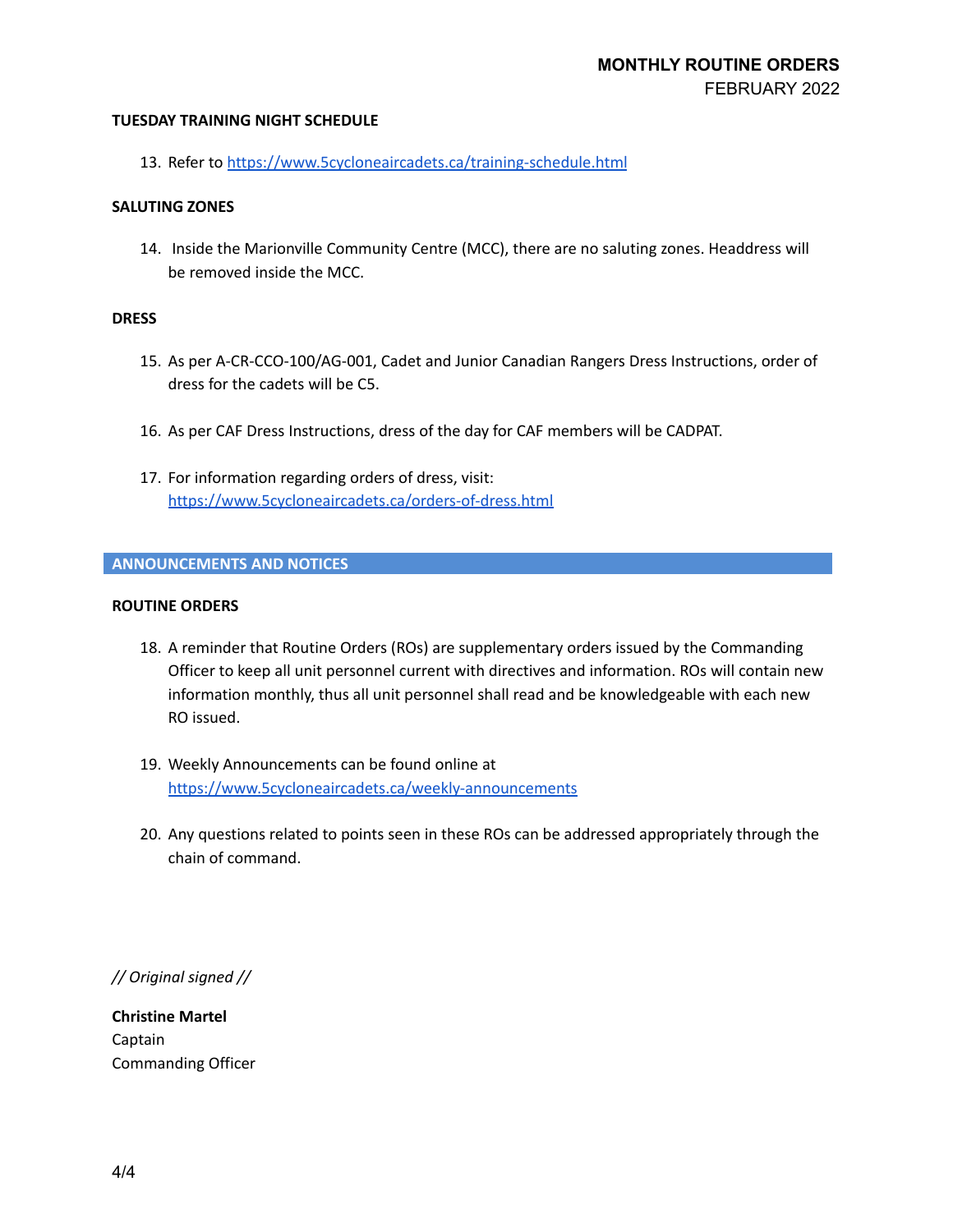Annexes

Annex A - 5 Sqn Organisation Chart - Senior Cadets

Annex B - 5 Sqn Organisation Chart - Staff

Distribution List

Action Duty Officer

Info **Staff** Cadets (via website) Parents (via website) Sponsoring Committee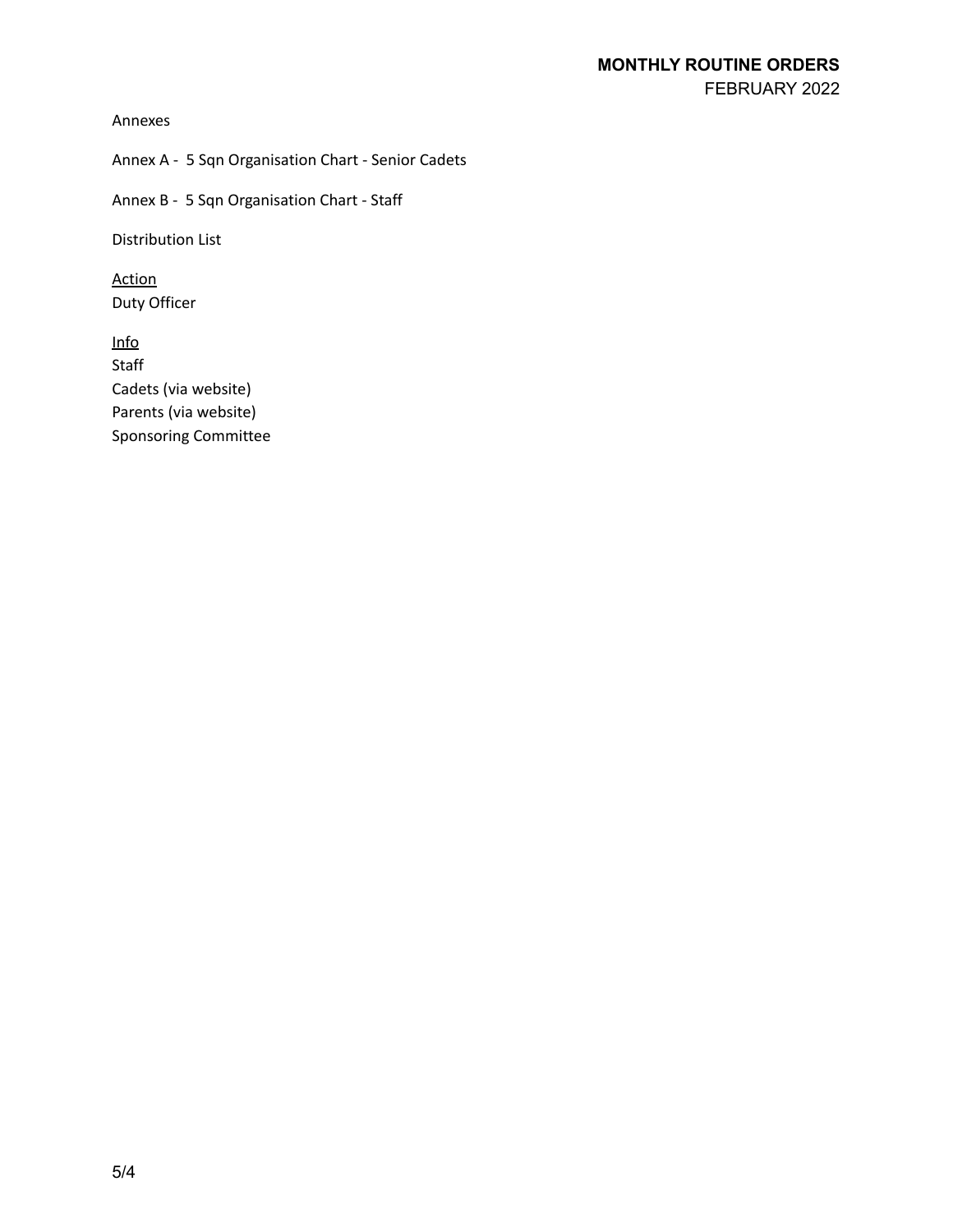**Annex A**